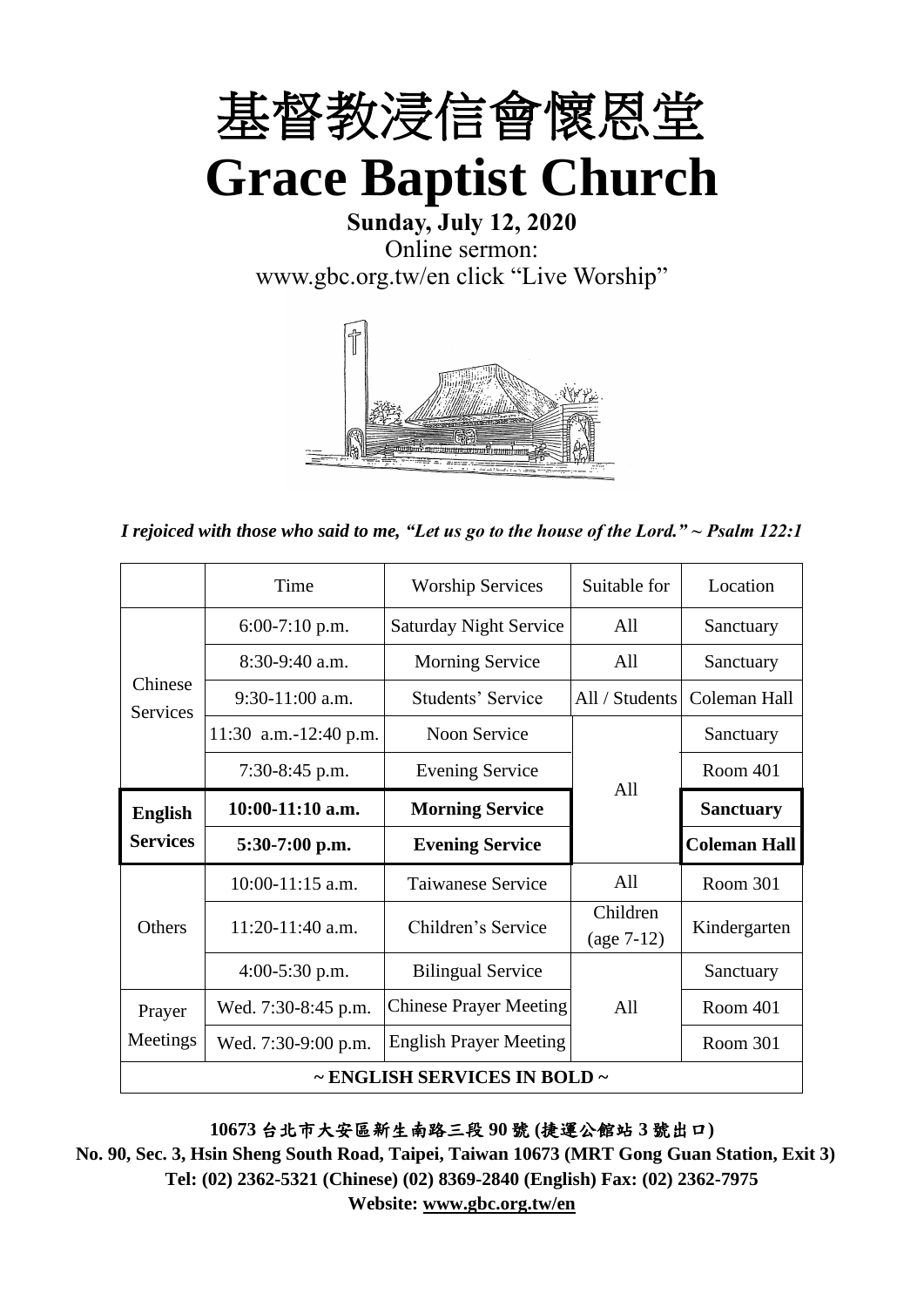|                                                 | <b>Welcome to Grace Baptist Church English Congregation.</b><br>Thank you for choosing to worship with us and celebrate the glory of our Lord. |                                              |
|-------------------------------------------------|------------------------------------------------------------------------------------------------------------------------------------------------|----------------------------------------------|
|                                                 | Morning Worship Service - 10:00 a.m.<br>Sunday, July 12, 2020 (Sanctuary)                                                                      |                                              |
| Prelude<br>Greeting/Prayer                      |                                                                                                                                                | Linda Ku<br>Anne Tan                         |
| Worship through Music                           | "All to Us"                                                                                                                                    |                                              |
| <b>Pastoral Prayer</b>                          |                                                                                                                                                | <b>Pastor Nick Brideson</b>                  |
| Worship through Music                           | "Saviour, Like a Shepherd Lead Us"<br>"Yet Not I but through Christ in Me"                                                                     | Anne Tan                                     |
| <b>Offertory Prayer</b><br>Tithes and Offerings |                                                                                                                                                | Maria Sagita                                 |
| Doxology                                        |                                                                                                                                                |                                              |
| Pray for Our Church                             |                                                                                                                                                | Michael Huang                                |
| Testimony                                       |                                                                                                                                                | Foua Xiong                                   |
| <b>Scripture Reading</b>                        | 1 Peter 5:1-4                                                                                                                                  | Michael Huang                                |
| Message<br><b>Response Song</b>                 | Shepherds of Our Hope<br>"Living for Jesus"                                                                                                    | Minister Kevin Wang                          |
| <b>Benediction</b>                              |                                                                                                                                                | <b>Pastor Nick Brideson</b>                  |
| Welcome                                         |                                                                                                                                                |                                              |
| Closing Song                                    | "As the Lord Is with Us"                                                                                                                       | Anne Tan                                     |
| Postlude                                        |                                                                                                                                                | Linda Ku                                     |
| Wear a mask<br>before entering<br>the Cry Room. | Nursery care is available in the "Cry Room" at the back of the Sanctuary<br>during the Morning Worship Service.                                |                                              |
|                                                 | Evening Worship Service – 5:30 p.m.<br>Sunday, July 12, 2020 (Coleman Hall)                                                                    |                                              |
| Prelude                                         |                                                                                                                                                | Praise Tan                                   |
| Prayer                                          |                                                                                                                                                | Alex Chen, Leader                            |
| Worship through Music                           | "Your Grace Is Enough"                                                                                                                         |                                              |
| Greeting<br><b>Pastoral Prayer</b>              |                                                                                                                                                | Michael Huang<br><b>Pastor Nick Brideson</b> |
| Worship through Music                           | "Here I Am to Worship"                                                                                                                         | Alex Chen, Leader                            |
|                                                 | "Hosanna"                                                                                                                                      |                                              |
| <b>Offertory Prayer</b>                         | "Build My Life"                                                                                                                                | Vicky Kuo                                    |
| Tithes and Offerings                            |                                                                                                                                                |                                              |
| Pray for Our Church                             |                                                                                                                                                | Michael Huang                                |
| <b>Scripture Reading</b>                        | 1 Peter 5:1-4                                                                                                                                  |                                              |
| Message<br><b>Response Song</b>                 | Shepherds of Our Hope<br>"O Lord, My Rock and My Redeemer"                                                                                     | Minister Kevin Wang                          |
| <b>Closing Prayer</b>                           |                                                                                                                                                | <b>Pastor Nick Brideson</b>                  |
| Welcome<br><b>Closing Song</b><br>Postlude      | "Your Grace Is Enough"                                                                                                                         | Alex Chen, Leader<br>Praise Tan              |
|                                                 |                                                                                                                                                |                                              |
|                                                 |                                                                                                                                                |                                              |

- ⚫Through prayer, to build the body of Christ
- ⚫From the body, to do the work of mission in Taipei, Taiwan, and neighboring countries *"but you will receive power when the Holy Spirit has come upon you; and you shall be My witnesses both in Jerusalem, and in all Judea and Samaria, and even to the remotest part of the earth."* - Acts 1:8 (NASB)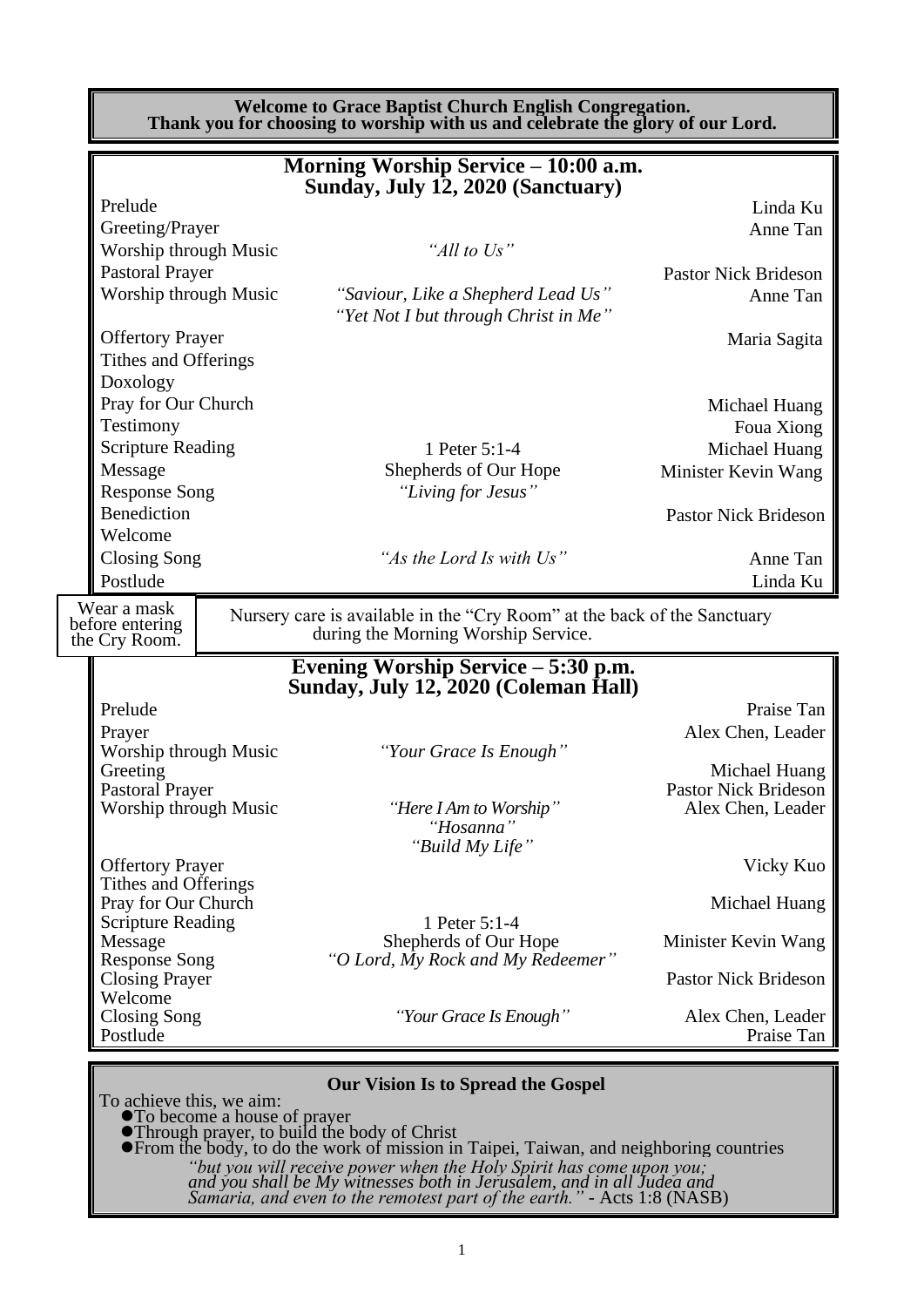# **Sermon Topic: Shepherds of Our Hope Scripture: 1 Peter 5:1-4**

**Speaker: Minister Kevin Wang July 12, 2020** 

#### **Scripture: 1 Peter 5:1-4 (NASB)**

<sup>1</sup> Therefore, I exhort the elders among you, as your fellow elder and witness of the sufferings of Christ, and a partaker also of the glory that is to be revealed,  $2$  shepherd the flock of God among you, exercising oversight not under compulsion, but voluntarily, according to the will of God; and not for sordid gain, but with eagerness; <sup>3</sup> nor yet as lording it over those allotted to your charge, but proving to be examples to the flock. <sup>4</sup> And when the Chief Shepherd appears, you will receive the unfading crown of glory.

**Notes:**



 $\overline{\phantom{a}}$ 

## **Sermon Next Sunday,** *July 19***:**

| <b>Speaker</b>              | <b>Topic</b>                                                                                                                             | <b>Bible Text</b> |
|-----------------------------|------------------------------------------------------------------------------------------------------------------------------------------|-------------------|
| <b>Pastor Nick Brideson</b> | How Should I Respond to Politics?                                                                                                        | Romans 13         |
|                             | Study the Bible text ahead and you will get more from the sermon.<br>You are welcome to join one of the Sunday classes listed on page 6. |                   |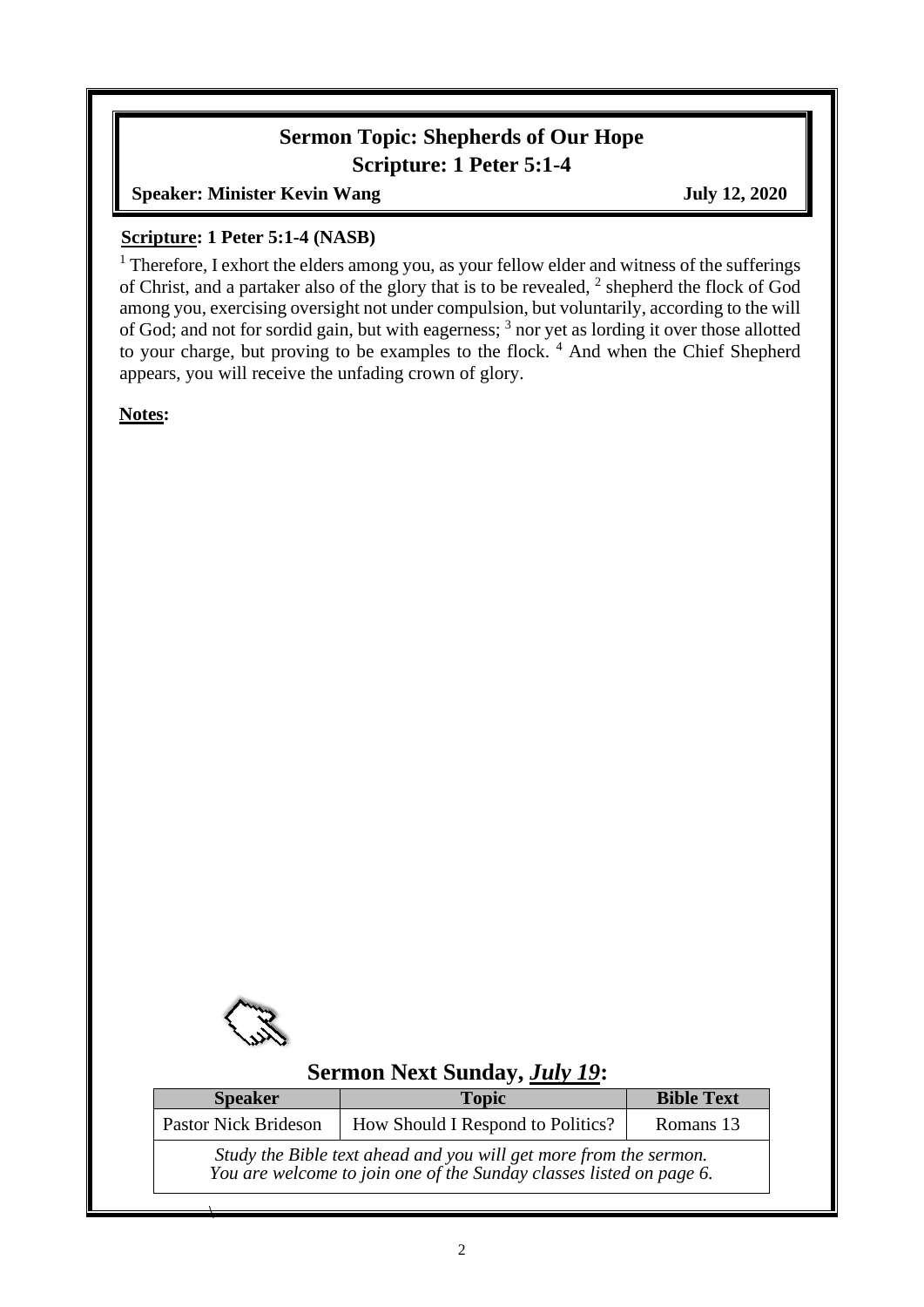# **Wednesday Night Prayer Meeting**

*"My house shall be called a house of prayer" (Matthew 21:13)* Let us be a church of prayer. Come and pray with brothers and sisters in Christ 7:30 - 9:00 p.m. every Wednesday in Room 301. Go directly to the *physical Prayer Meeting* or email Minister Priscilla (priscilla@gbc.org.tw) for how to join the *Zoom Prayer Meeting*. Email prayer requests to Minister Priscilla.

Prayer Focus for this coming Wednesday: *The Lost*

## **Location Change for Evening Service & Baptism Service July 26**

The English Evening Service will be holding our next baptism service *in the Sanctuary* starting at the usual time, 5:30 p.m., on *July 26*. The regular Evening Service will be combined with this quarterly Baptism Service.

There will be a gospel message during the service so please invite your loved ones to attend and pray for their openness to the message. There is an

invitation card inserted to your bulletin. Please fill it in, tear it, and give the GBC copy to our staff/ushers/front desk so our prayer team can pray for the salvation of your loved ones.



#### **Special New Members' Class**

If you are interested in becoming a member of GBC, or in applying for future baptism, you need to attend a New Members' Class.

Our next New Members' class is TODAY, July 12, from 3:00 to 4:00 p.m. in Room 307.

It is a one-time only class. Please go directly to the class today.

During that class, we will talk about what it means to be a member of Grace Baptist Church, what we believe, our church strategy and our purpose.



**COVID-19 Precautions**

#### **Precautions inside GBC:**

- Temperatures will be taken when you enter GBC. (Please enter through GBC front door. Back door is for exit only.)
- All people must wear masks and sanitize hands
- No buffet-style food in groups/meetings inside GBC (Only lunch boxes or food in sealed packages; Drinks must be in individual containers.)
- Fill out the seating form when joining a worship service
- Take your bulletin home or put it in boxes marked "Bulletin RECYLE".
- No one should attend GBC who has been out of Taiwan in the last 2 weeks.
- See a doctor if you have a fever and cough.

#### **General Precautions :**

The government asks ALL people to NOT travel overseas. ALL people who arrive in Taiwan from overseas MUST self-quarantine for 14 days. During your quarantine, GBC welcomes you to join our worship via the Internet.

All meetings should keep an attendance record. The leader should keep the record for at least one month in case it is needed.

Please enter GBC through the frond door. GBC back door is for *exit* only. The gate from the coffee deck (next to the sushi restaurant) will be open for people leaving GBC immediately after the morning service.

Family members can sit together and fill out one form with one seat number to include all members.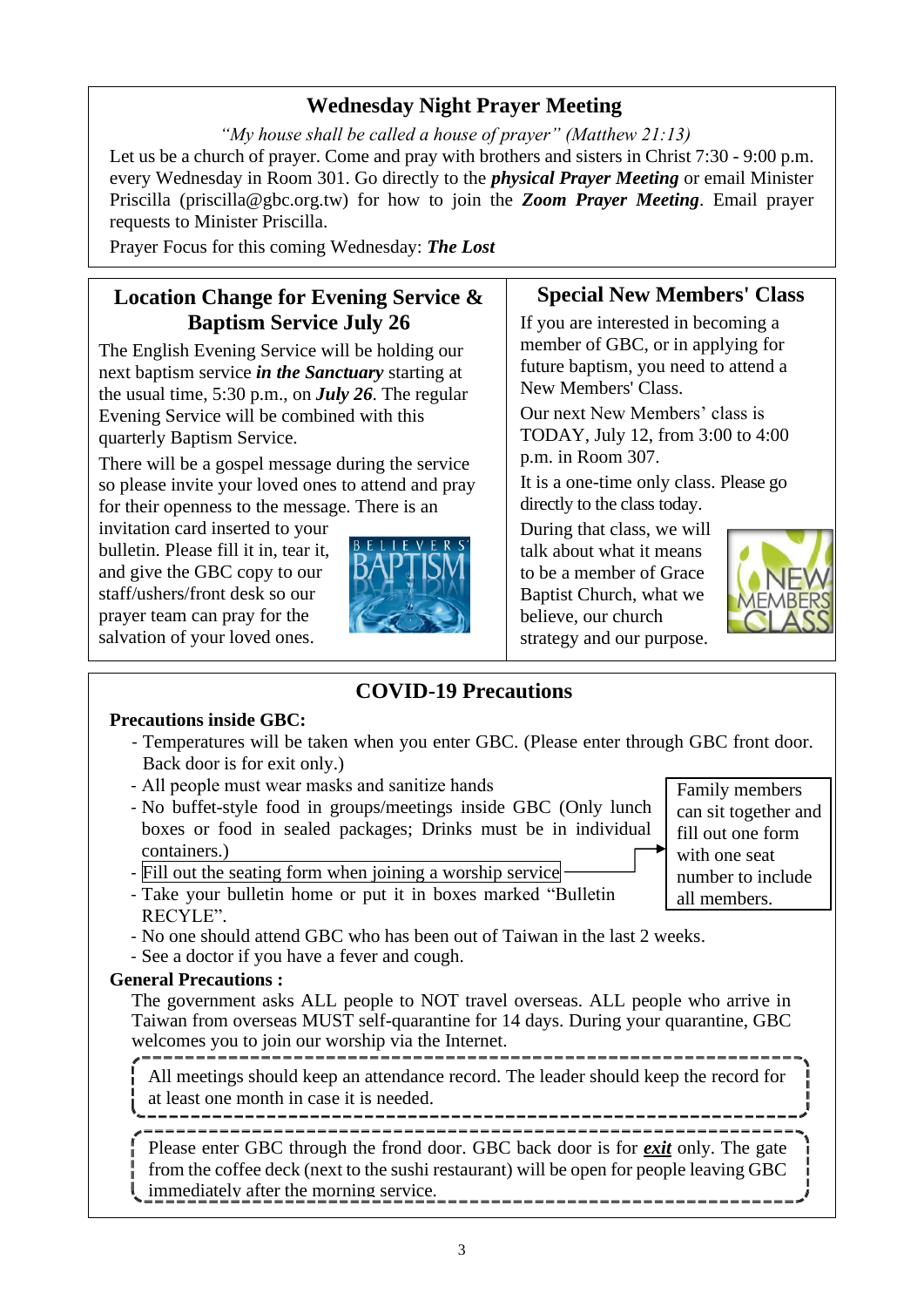

# **New Bible Studies for Life Class (online: using Zoom)**

GBC English Congregation has started an online Bible Studies for Life (BSfL) class using Zoom. Although every one is welcome, this class is especially suited for those who join the Morning English Service online and would also like to join a BSfL class.

The class is from 11:30 a.m. to 12:30 p.m. on Sundays. Please contact the leader, Amy Wang (email: [awang@kbfaith.com\)](mailto:awang@kbfaith.com), to join the class. Scan the QR code for information online.

# **Bible Studies for Life Class in Bahasa**

We will have a new *Bible Studies for Life* Sunday class in Bahasa starting TODAY from 11:30 a.m. in B03.

People coming from all nationalities who speak Bahasa are welcome. Please go to the class directly if you are interested in joining. Question? Please contact the leader, Maria Sagita, at: sagitamaria@gmail.com.



# **Do You Love Children?**

AWANA is our Children's Sunday School Ministry for children from Kindergarten, age 5



(大班), to Grade 6. If you are a baptized Christian with a heart to serve children, you can volunteer to serve as a game master, handbook-time helper (sitting with children and listening while they memorize Bible verses) or, if qualified, Bible story teacher. Training will be provided. Classes meet every Sunday from 11:30 a.m. to 12:50 p.m. in Room 401 & 404. If interested, please contact Ming at [minglai88@gmail.com.](mailto:minglai88@gmail.com)

# **Evening Ushers Needed**

The Usher Team greets people, helps them to find seats, collects the offering, and helps facilitate the Lord's Supper. If you are interested in serving the Lord

with the Evening Usher Team, please contact the leader, Vicky Kuo, for more information at [asiaglobe999@gmail.com.](mailto:asiaglobe999@gmail.com)



## **Preschool Class Teachers Needed**

English Preschool Class is looking for teachers and assistants who can sing songs and tell Bible stories to children age 2-5. English Preschool class



meets every Sunday from 11:40 a.m. to 12:40 p.m. in Room 403. Training will be provided. If you are a baptized Christian and a registered GBC member who has a heart for children's ministry, please contact Joanna Peng at Joanna1285@hotmail.com.

### **Sermon Sharing**

Please do not take pictures or record the sermon during the services. GBC normally does Livestreaming each Sunday, so you can watch the sermon online at the same time as it is happening in GBC sanctuary. **We encourage people to meet** every Sunday so Livestream viewing is for those who are sick or cannot attend in person for other reasons. Sermons will later be uploaded to the GBC website for viewing at any time.

**For English sermons –** <http://www.gbc.org.tw/en/> **For Chinese sermons –** <http://www.gbc.org.tw/>

(There are a few exceptions when GBC doesn't record the sermons. For those exceptions, you can only listen to the sermon at GBC on those Sundays.)

### **Making a Video (In Chinese)**

This class will speak in a general way on how a video is made: planning, filming, post-producing, outputting as a video, sharing. Please join the class directly if you plan to serve in GBC with making videos.

**Time:** 1:30 to 2:40 p.m. on July 12 & 19 **Rooms:** B01 and B02 **Language:** Chinese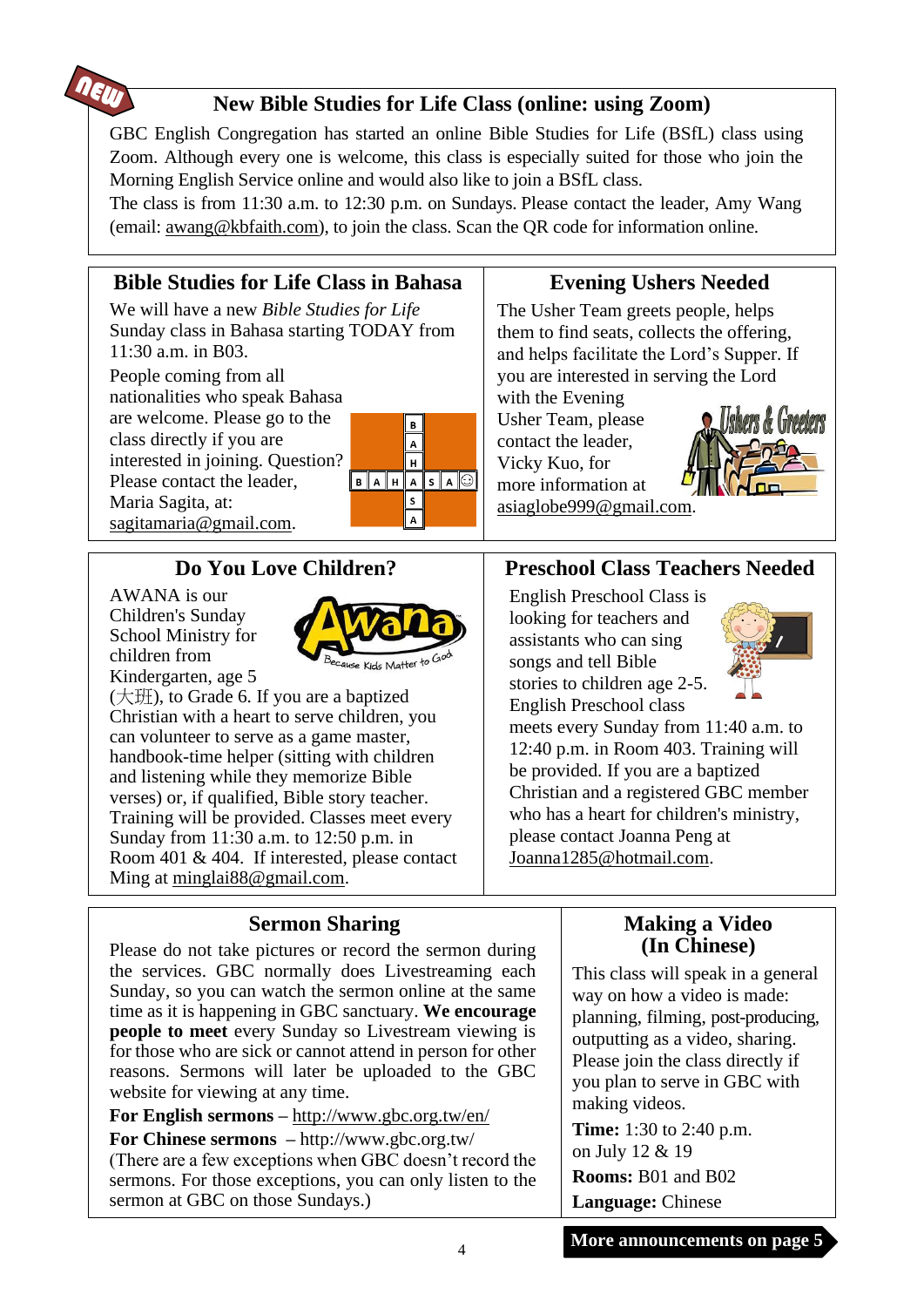★**Orphanage Ministry:** We will pay a visit *TODAY*. Please meet in Room 403 at 1:00 p.m. and leave GBC from the front door at 2:00 p.m. Our ministry is to send big brothers/sisters to an orphanage to help orphans build their relationship with God and to guide the children to trust Christ as Lord and Savior in the future. The team visits the orphanage every 2nd and 4th Sunday. Participants in this ministry must be registered members of GBC.

★ Mabuhay Fellowship: TODAY, July 12, the Mabuhay Fellowship will have a Bible study at 2 p.m. in Basement Room B05. All are welcome.

On July 19 at 2 p.m., Wycliffe missionary Kim Chiu will speak on "Peace in Him, Trouble in This World," based on John 16:22-33.

The Mabuhay Fellowship comprises Filipinos aiming to share God's love and light through worship, prayer, Bible study, fellowship, gospel sharing, ministry, and more. Contact Ava Zamora at <u>avazam@yahoo.com</u> if you need more information.

★ **Young Adults Fellowship:** The Fellowship is for young adults from the age of 20-35 to study God's Word and grow together. It meets on 2<sup>nd</sup> and 4<sup>th</sup> Saturdays from 10:30 a.m. to 12:00 p.m.in WanFu 22 (next to GBC building). Please join the Fellowship directly. Contact Minister Kevin Wang at kevin@gbc.org.tw if you need more information

★**GBC provides marriage-related services for registered members***:* Call sister SueJenny to arrange: 2362-5321 ext 136

★**"Know You; Know Me"** – Singles Workshops: In Chinese; please see Chinese bulletin.

★**Evergreen Bilingual Fellowship** meets every Saturday night, from 6:00 to 8:00 p.m. in GBC. Please email to join: [wistlesliang@hotmail.com.](mailto:wistlesliang@hotmail.com) Pastor Nick will share on Genesis on July 18.

|                                                                                                                                                                                                                                                                                                                                                                               |                                                                                                                                                                                                                                                                                                                                                                                                                                    | <b>English Congregation Leaders</b>                                                                                                                                                                                                                                                                                                                                                                                                                                               |                                                                                                                                                                                                                                                                                                                                                                                                  |                                                                                                                                                                                                                                                                                                           |
|-------------------------------------------------------------------------------------------------------------------------------------------------------------------------------------------------------------------------------------------------------------------------------------------------------------------------------------------------------------------------------|------------------------------------------------------------------------------------------------------------------------------------------------------------------------------------------------------------------------------------------------------------------------------------------------------------------------------------------------------------------------------------------------------------------------------------|-----------------------------------------------------------------------------------------------------------------------------------------------------------------------------------------------------------------------------------------------------------------------------------------------------------------------------------------------------------------------------------------------------------------------------------------------------------------------------------|--------------------------------------------------------------------------------------------------------------------------------------------------------------------------------------------------------------------------------------------------------------------------------------------------------------------------------------------------------------------------------------------------|-----------------------------------------------------------------------------------------------------------------------------------------------------------------------------------------------------------------------------------------------------------------------------------------------------------|
|                                                                                                                                                                                                                                                                                                                                                                               |                                                                                                                                                                                                                                                                                                                                                                                                                                    | <b>English Pastor: Nick Brideson</b>                                                                                                                                                                                                                                                                                                                                                                                                                                              |                                                                                                                                                                                                                                                                                                                                                                                                  |                                                                                                                                                                                                                                                                                                           |
| <b>Pastor Nick Brideson</b>                                                                                                                                                                                                                                                                                                                                                   | Minister Priscilla Liao                                                                                                                                                                                                                                                                                                                                                                                                            |                                                                                                                                                                                                                                                                                                                                                                                                                                                                                   | Minister Kevin Wang                                                                                                                                                                                                                                                                                                                                                                              |                                                                                                                                                                                                                                                                                                           |
| <b>Adult Education</b><br>/Mission                                                                                                                                                                                                                                                                                                                                            | AM Worship                                                                                                                                                                                                                                                                                                                                                                                                                         | Children's<br>Education/Caring                                                                                                                                                                                                                                                                                                                                                                                                                                                    | PM Worship                                                                                                                                                                                                                                                                                                                                                                                       | Youth/Fellowship                                                                                                                                                                                                                                                                                          |
| <b>Adult Education</b><br><b>Nick Brideson</b><br>nick@gbc.org.tw<br><b>Foreign Mission:</b><br><b>Medical/Dental Team</b><br>Armand Lim<br>rmanlim@yahoo.com<br><b>VBS</b> Team<br>Priscilla Liao<br>priscilla@gbc.org.tw<br>Taiwan Mission:<br><b>TaiTung Team</b><br>Cherrie Gow Lim<br>cvgow@yahoo.com<br><b>Orphanage Ministry</b><br>Julie Chen<br>yuling0914@gmail.com | <b>Morning Music</b><br>Cherrie Gow Lim<br>cvgow@yahoo.com<br><b>Morning Greeters</b><br>Chien Ferng<br>$cferng(a)$ gmail.com<br><b>Adult Choir</b><br><b>Hand Bell Choir</b><br>Juliet Jao<br>lenyinjao@gmail.com<br><b>Hallel Singers</b><br>Cherrie Gow Lim<br>cvgow@yahoo.com<br><b>Morning Fellowship Tea</b><br>Yuri Shih<br>yuchen phone@hotmail.com<br><b>Morning Multimedia</b><br>Vicky Lin<br>gbcmorningmedia@gmail.com | <b>Cryroom Children's</b><br><b>Care Ministry</b><br>Abby Tu<br>abbbytu@gmail.com<br>Preschool<br>Joanna Peng<br>Joanna1285@hotmail.com<br><b>AWANA Spark Group</b><br>Crystal Turner<br>elisayeh@yahoo.com<br><b>AWANA T&amp;T Group</b><br>Ming Lai<br>minglai88@gmail.com<br><b>Prayer Ministry</b><br>Priscilla Liao<br>priscilla@gbc.org.tw<br><b>Hospital Visitation</b><br>Amanda Lou<br>lou.amanda@gmail.com<br><b>Small Groups</b><br>- Women<br>- General<br>- Ministry | <b>Evening Music Team</b><br>Alex Chen<br>gbceworshipteam@gmail.com Grant & Kirsten<br><b>Evening Greeters</b><br>Vicky Kuo<br>asiaglobe999@gmail.com<br><b>Evening Multimedia</b><br>Jusak Tandean<br>jtandean@yahoo.com<br><b>Evening Tea / Baptism</b><br><b>Celebration Fellowship</b><br>Michelle Cheng<br>yealincheng@yahoo.com<br><b>Baptism Support</b><br>Aline Kao<br>aline@gbc.org.tw | <b>Trinity Youth</b><br>(Grade 7 and above)<br><b>Burgess</b><br>grantburgess@live.co.za<br><b>Mabuhay Fellowship</b><br>Ava Zamora<br>avazam@yahoo.com<br><b>Young Adults</b><br>Fellowship<br>Kevin Wang<br>kavin@gbc.org.tw<br><b>Small Groups</b><br>- Youth<br>- Students<br>- Parenting<br>- Family |
| <b>Secretarial staff</b>                                                                                                                                                                                                                                                                                                                                                      |                                                                                                                                                                                                                                                                                                                                                                                                                                    | Deacon                                                                                                                                                                                                                                                                                                                                                                                                                                                                            |                                                                                                                                                                                                                                                                                                                                                                                                  | <b>Alternate Deacon</b>                                                                                                                                                                                                                                                                                   |
| SueJenny Hsu<br>suejenny@gbc.org.tw                                                                                                                                                                                                                                                                                                                                           | Stella Chen (part-time)<br>stella@gbc.org.tw                                                                                                                                                                                                                                                                                                                                                                                       | Michael Huang<br>mhuang500@yahoo.com                                                                                                                                                                                                                                                                                                                                                                                                                                              |                                                                                                                                                                                                                                                                                                                                                                                                  | Armand Lim<br>rmanlim@yahoo.com                                                                                                                                                                                                                                                                           |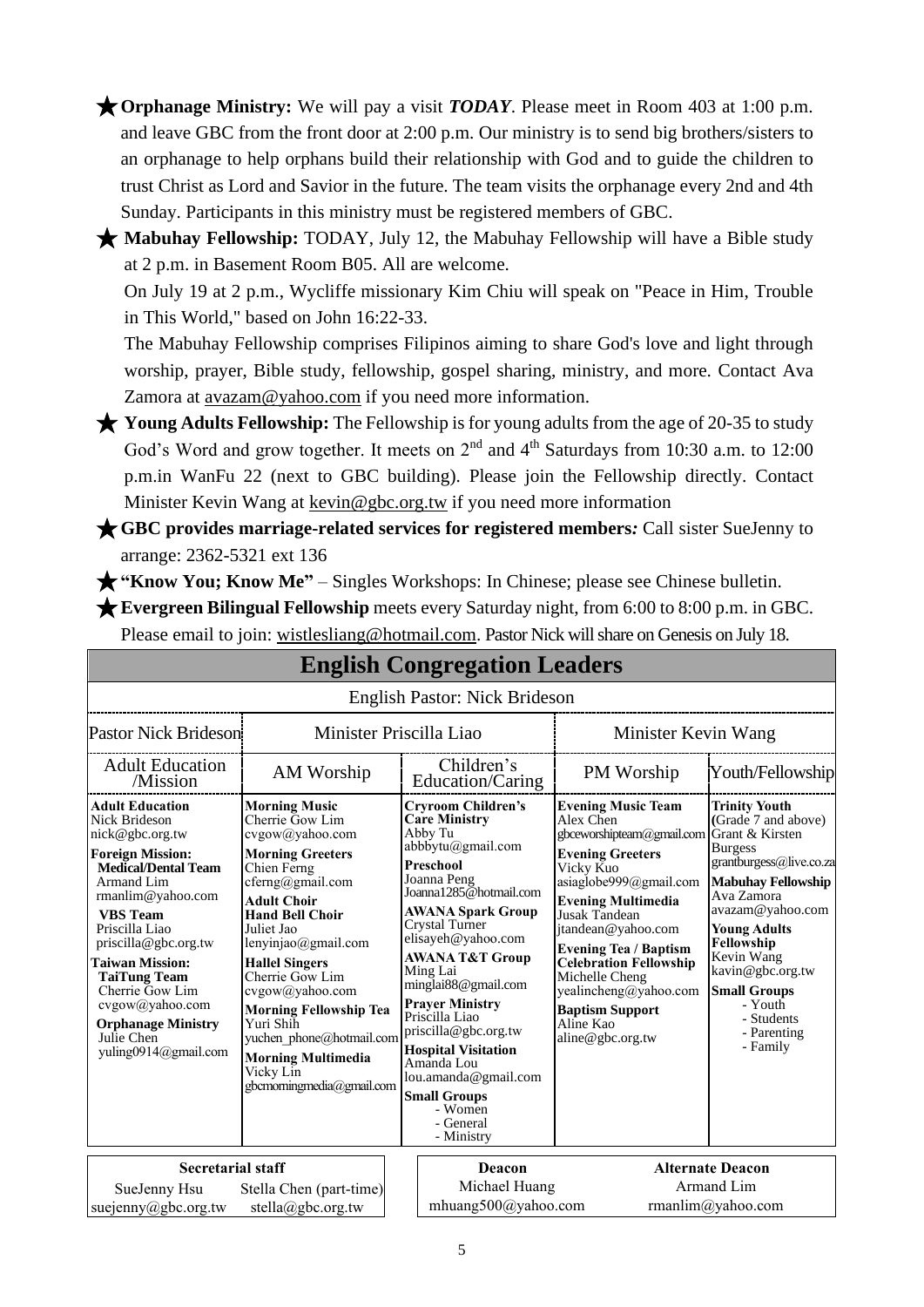| $\star\star$ Sunday School Information – Join a class directly $\star\star$ |                             |                                                                                                              |                                       |  |
|-----------------------------------------------------------------------------|-----------------------------|--------------------------------------------------------------------------------------------------------------|---------------------------------------|--|
| <b>Class</b>                                                                |                             | <b>Time</b>                                                                                                  | <b>Room</b>                           |  |
| <b>Beginning Christian Life</b>                                             |                             |                                                                                                              |                                       |  |
| Christianity 101 - required for baptism                                     |                             | 11:30 a.m.                                                                                                   | Mount of Olives Room                  |  |
| <b>Maturing Christians</b>                                                  |                             |                                                                                                              |                                       |  |
|                                                                             | 9:00 a.m.                   | Mount of Olives Room                                                                                         |                                       |  |
| <b>Bible Studies for Life</b>                                               | $11:30$ a.m.<br>$3:00$ p.m. | 6 classes:<br>Room B03 - in Bahasa<br>Room B04<br>Room B05<br>WanFu 20 Room A<br>WanFu 20 Room C<br>Room 306 | Zoom Class (email: awang@kbfaith.com) |  |
|                                                                             | $4:00$ p.m.                 | Room 305                                                                                                     |                                       |  |
| <b>Youth: Grade 7 and above</b>                                             |                             |                                                                                                              |                                       |  |
| <b>Bible Studies for Life</b>                                               |                             | 11:30 a.m.                                                                                                   | Room 405                              |  |
| <b>Children</b>                                                             |                             |                                                                                                              |                                       |  |
| Nursery - Age 3 and under                                                   |                             | 11:20 a.m. - 12:50 p.m.                                                                                      | Kindergarten                          |  |
| Preschool - Age 3 to 5                                                      |                             | 11:40 a.m. $- 12:40$ p.m.                                                                                    | Room 403                              |  |
| $AWANA$ - Kindergarten ( $\pm \text{ff}$ ) to Grade 6                       |                             | 11:30 a.m. $-1:00$ p.m.                                                                                      | Rooms 401 / 404                       |  |

| $\star \star$ Fellowships - Join a fellowship directly $\star \star$ |                                                  |            |  |  |
|----------------------------------------------------------------------|--------------------------------------------------|------------|--|--|
| <b>Fellowship</b>                                                    | <b>Time</b>                                      | Location   |  |  |
| Mabuhay                                                              | Sundays; $2:00 - 4:00$ p.m.                      | <b>B05</b> |  |  |
| Young Adults $(20 - 35 \text{ y.o.})$                                | $2nd \& 4th$ Saturdays; 10:30 a.m. to 12:00 p.m. | WanFu 22   |  |  |

| $\star\star$ Small Groups – Contact the leader to join $\star\star$                                               |                                       |                                                          |                                                           |  |  |
|-------------------------------------------------------------------------------------------------------------------|---------------------------------------|----------------------------------------------------------|-----------------------------------------------------------|--|--|
| <b>Type</b>                                                                                                       | <b>Name</b>                           | Day/Time                                                 | <b>Contact Emails</b>                                     |  |  |
| <b>Students</b>                                                                                                   | <b>International Students Group</b>   | Friday<br>$7:30 - 9:00$ pm                               | WanFu 22A<br>cesaledro57@gmail.com                        |  |  |
| <b>Parenting</b>                                                                                                  | <b>Parenting Group</b>                | $2nd$ & 4 <sup>th</sup> Sunday<br>$11:30$ am $-12:30$ pm | GBC Room 402<br>rod_syverson@hotmail.com                  |  |  |
| Women                                                                                                             | Women's Group                         | $2nd$ & 4 <sup>th</sup> Saturday<br>$8:30 - 10:30$ am    | Near GBC<br>joeym.vanderwerf@gmail.com                    |  |  |
|                                                                                                                   | Salt & Light                          | Sunday<br>$1:30 - 3:00$ pm                               | <b>GBC Mount of Olives Room</b><br>paulhan2908@gmail.com  |  |  |
|                                                                                                                   | <b>Bilingual Interpretation Group</b> | Sunday<br>$2:00 - 4:00$ pm                               | GBC Room 303<br>cfindler@yahoo.com                        |  |  |
|                                                                                                                   | Crown of Beauty                       | Saturday<br>$2:00 - 4:00$ pm                             | <b>GBC Mount of Olives Room</b><br>clemence4261@gmail.com |  |  |
| <b>General</b>                                                                                                    | Thursday Night Bible<br>Study Group   | Thursday<br>$7:30 - 9:00$ pm                             | GBC Room 301<br>rod_syverson@hotmail.com                  |  |  |
|                                                                                                                   | NanGang Bible<br><b>Study Group</b>   | Friday<br>$7:00 - 9:30$ pm                               | NanGang<br>sagitamaria@gmail.com                          |  |  |
|                                                                                                                   | YungHe Bible Study Group              | Friday<br>$7:00-8:30$ pm                                 | YungHe<br>yedukondaluster@gmail.com                       |  |  |
|                                                                                                                   | HsinChu Bible Study Group             | Friday<br>$7:30 - 8:45$ pm                               | HsinChu<br>rmanlim@yahoo.com                              |  |  |
| <b>Ministry</b>                                                                                                   | <b>Hospital Visitation Group</b>      | Thursday<br>$1:30 - 2:30$ pm                             | Near GBC<br>lou.amanda@gmail.com                          |  |  |
| If you are interested in starting a new group,<br>please contact Minister Priscilla Liao at priscilla@gbc.org.tw. |                                       |                                                          |                                                           |  |  |